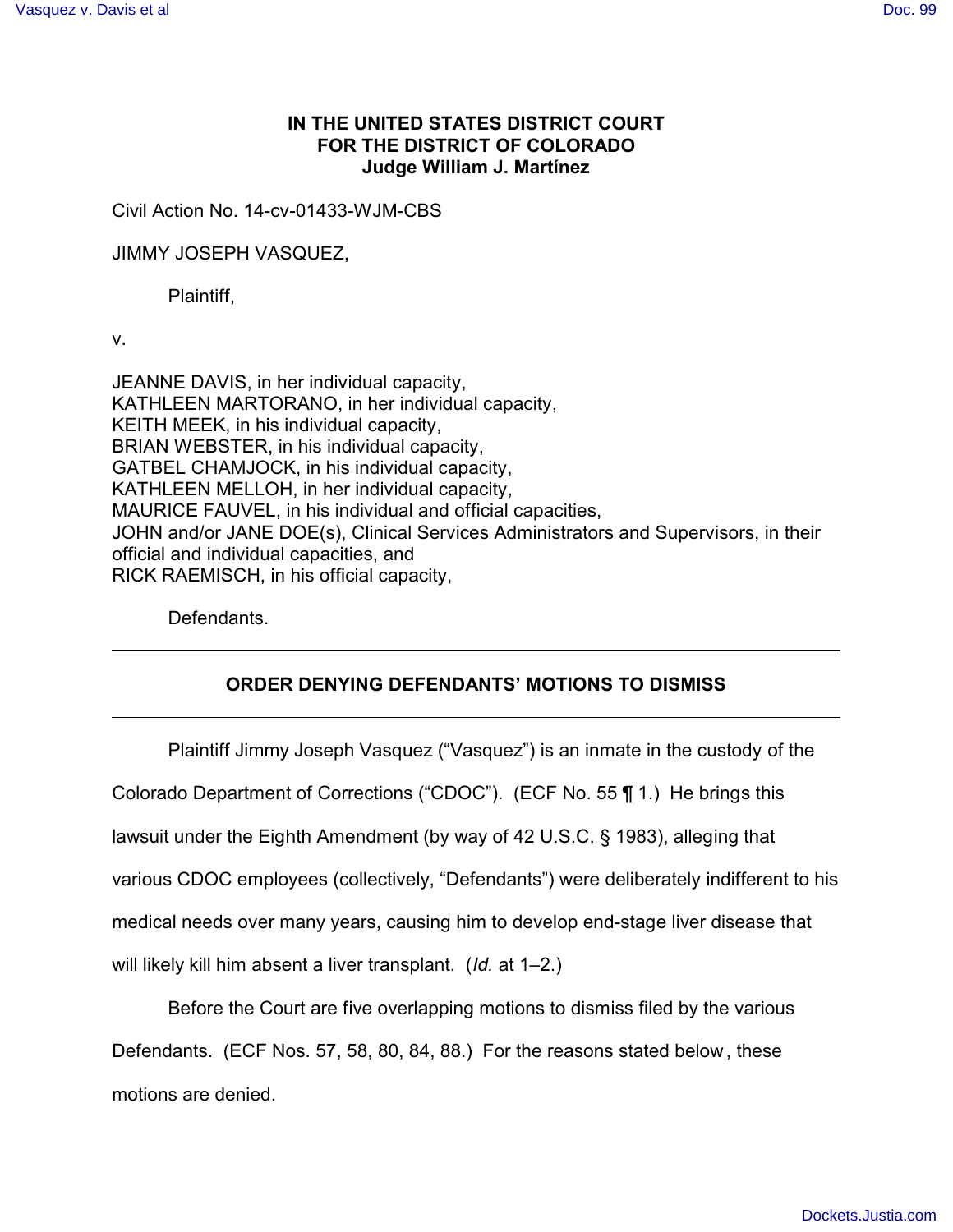## **I. LEGAL STANDARD**

Most of the various motions argue for dismissal under both Federal Rule of Civil Procedure 12(b)(1) (lack of subject matter jurisdiction) and Rule 12(b)(6) (failure to state a claim). However, those motions invoking Rule 12(b)(1) do not make any explicit lackof-jurisdiction argument.<sup>1</sup> The Court therefore analyzes Defendants' motions under the Rule 12(b)(6) standards, which require the Court to "assume the truth of the plaintiff's well-pleaded factual allegations and view them in the light most favorable to the plaintiff." *Ridge at Red Hawk, LLC v. Schneider*, 493 F.3d 1174, 1177 (10th Cir. 2007). In ruling on a Rule 12(b)(6) motion, the dispositive inquiry is "whether the complaint contains 'enough facts to state a claim to relief that is plausible on its face.'" *Id.* (quoting *Bell Atl. Corp. v. Twombly*, 550 U.S. 544, 570 (2007)). Granting a motion to dismiss "is a harsh remedy which must be cautiously studied, not only to effectuate the spirit of the liberal rules of pleading but also to protect the interests of justice." *Dias v. City & Cnty. of Denver*, 567 F.3d 1169, 1178 (10th Cir. 2009) (internal quotation marks omitted). "Thus, 'a well-pleaded complaint may proceed even if it strikes a savvy judge that actual proof of those facts is improbable, and that a recovery is very remote and

<sup>1</sup> Defendants bring a statute-of-limitations argument (*see* Part III.A, *infra*), and Defendants may mean to imply that failure to file a § 1983 claim within the statute of limitations deprives this Court of subject matter jurisdiction. But Defendants cite no authority for the notion that a late-filed § 1983 claim is jurisdictionally barred, and the Court likewise could find no such authority. Indeed, the existence of such authority would be surprising given that § 1983 does not have an explicit statute of limitations. Rather, the Supreme Court has instructed lower courts to "borrow" the state-law statute of limitations for an analogous cause of action. *Bd. of Regents of Univ. of State of N.Y. v. Tomanio*, 446 U.S. 478, 483 (1980). Thus, it would be difficult to say that Congress intended § 1983's statute of limitations to be jurisdictional when Congress did not create any statute of limitations. *See, e.g.*, *Henderson ex rel. Henderson v. Shinseki*, 562 U.S. 428, 436 (2011) (when determining whether a filing deadline is jurisdictional, courts must "look to see if there is any clear indication that Congress wanted the rule to be jurisdictional" (internal quotation marks omitted)).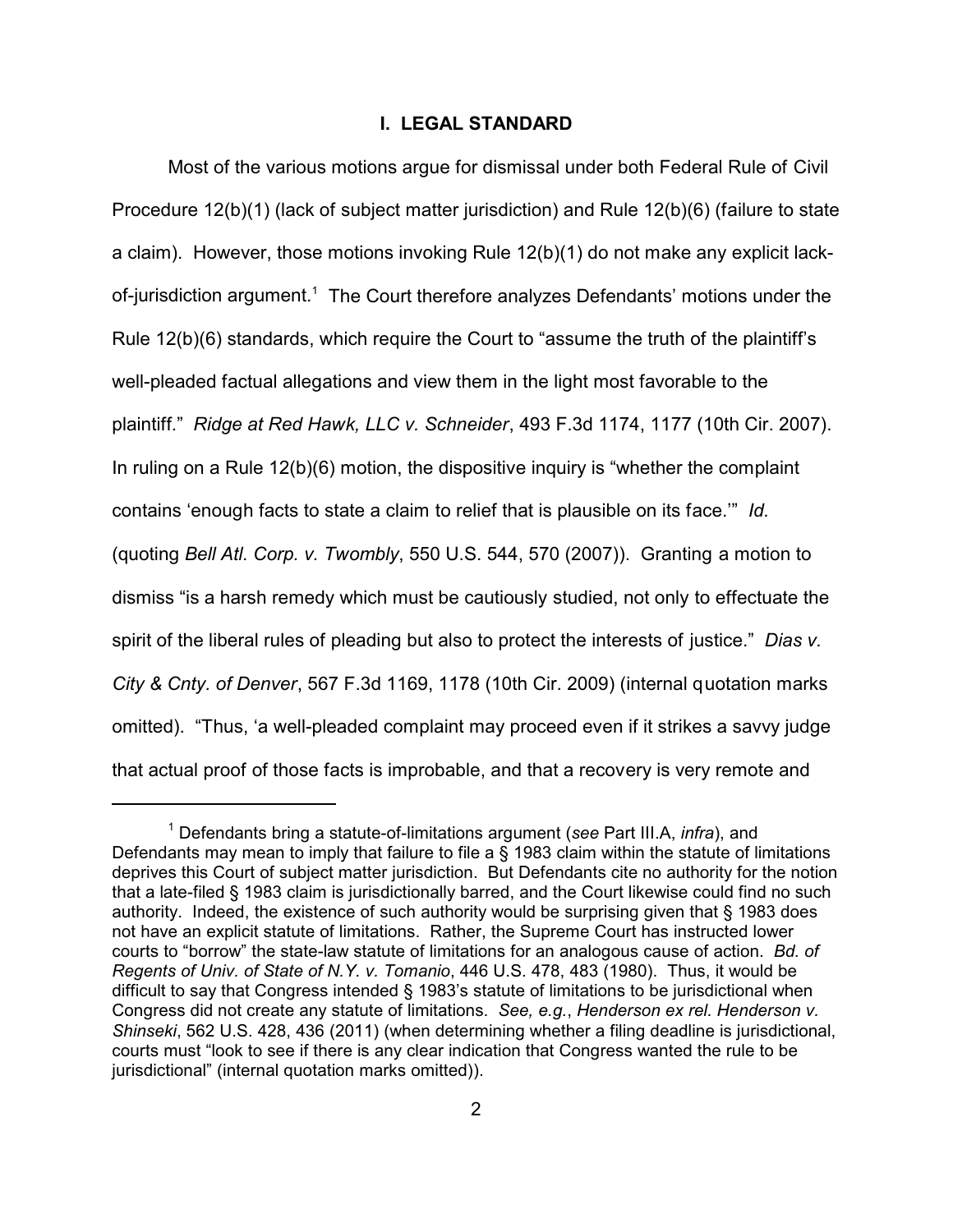unlikely.'" *Id.* (quoting *Twombly*, 550 U.S. at 556).

## **II. FACTS**

The Court assumes the following allegations to be true for purposes of this motion.

### **A. Vasquez's HCV Diagnosis and Imprisonment at Sterling**

Vasquez entered CDOC custody in 2004 and was sent to CDOC's Denver Reception and Diagnostic Center, where blood tests revealed that he was infected with HCV (hepatitis C virus). (ECF No. 55 ¶¶ 36, 42.) Vasquez was then assigned to CDOC's Sterling Correctional Facility ("Sterling"). (*Id.* ¶¶ 36, 39.)

Sterling is, "[f]or all practical purposes, . . . two separate facilities," known as the "East Side" and the "West Side." (*Id.* ¶ 28.) The East Side houses minimum-security prisoners, while the West Side houses more dangerous prisoners. (*Id.*) Vasquez was assigned to West Side, and has been there ever since. (*Id.* ¶¶ 39–40.)

## **B. Defendant Davis**

The first medical professional Vasquez saw at Sterling was Defendant Jeanne Davis ("Davis"), a physician's assistant. (*Id.* ¶¶ 2, 47.) Davis saw Vasquez in November 2004, "confirmed his HCV diagnosis," and ordered that Vasquez "undergo additional liver function testing in six months to determine the chronicity of his disease, in accordance with CDOC policy." (*Id.* ¶ 47.) That policy states that HCV-positive prisoners may receive antiviral drug therapy if they display elevated liver enzymes for six months. (*Id.* ¶ 17.)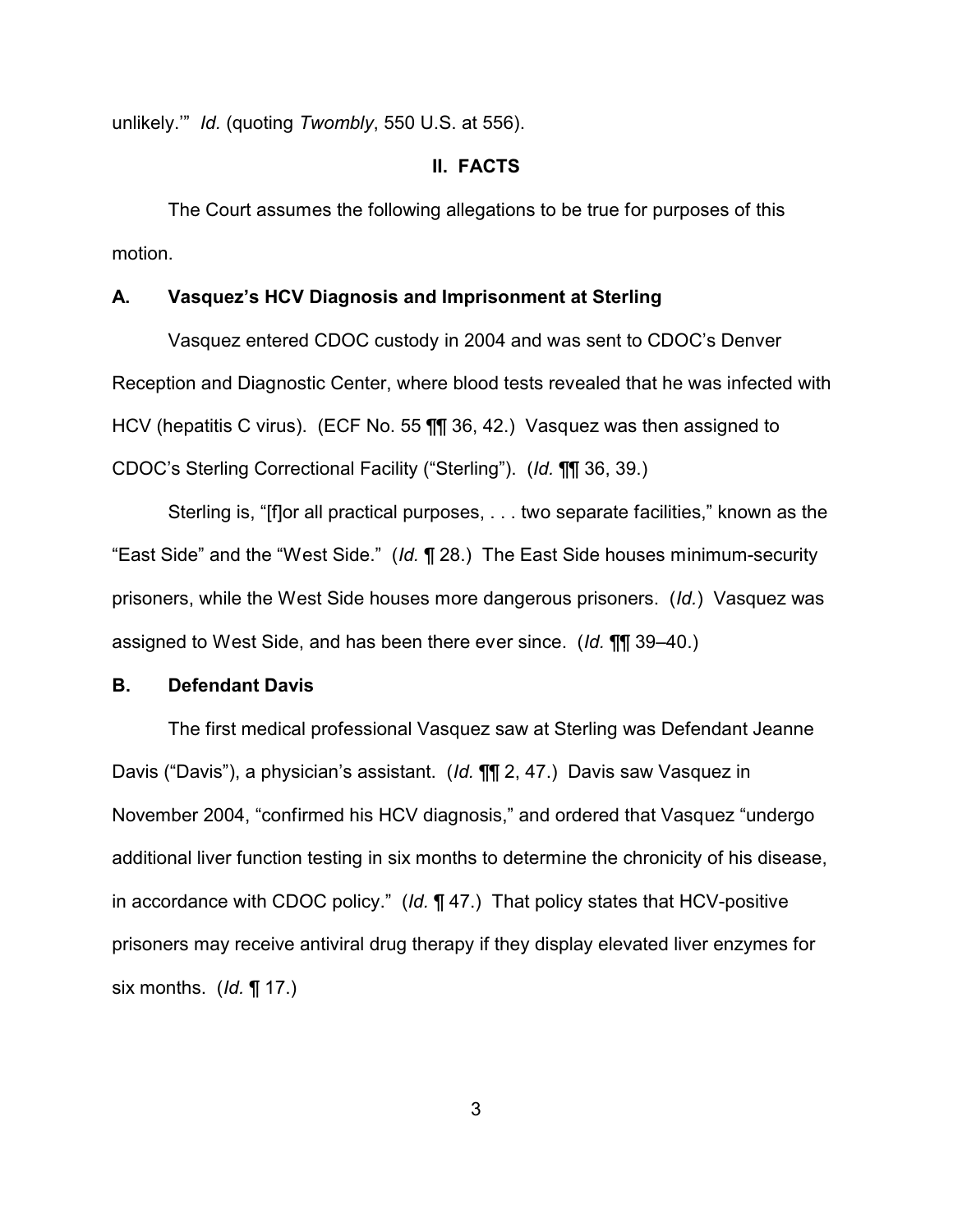Six months later (May 2005), Davis reviewed Vasquez's chart and informed him that he should receive antiviral therapy. (*Id.* ¶¶ 49, 53.) She also told him, however, that he would first need to complete six months of substance abuse resistance classes. (*Id.* ¶¶ 22, 48, 57.) This was also a matter of CDOC policy because

> CDOC does not believe that treatment should be given to patients who are likely to become re-infected. For this reason, anyone who wants to receive potentially curative treatment for chronic viral hepatitis is required to participate in and attend drug and alcohol classes and/or activities which can teach them to avoid returning to habits that can lead to re-infection.

(*Id.* ¶ 21 (internal quotation marks omitted).) But Davis never referred Vasquez to these classes, in violation of a CDOC policy requiring healthcare providers to submit a written referral within twenty-four days of confirming an inmate's need for antiviral treatment. (*Id.* ¶¶ 20, 49–52.)

## **C. Defendant Martorano**

Shortly after learning from Davis that he needed to participate in the substance abuse treatment program, Vasquez met with his case manager, Defendant Kathleen Martorano. (*Id.* ¶¶ 3, 56–57.) Vasquez told Martorano that he needed to take the substance abuse classes before he could receive antiviral therapy for his HCV. (*Id.* ¶ 59.) Martorano responded that such classes were only available on Sterling's East Side, and that Vasquez's custody level prevented him from being transferred there, or to any facility offering substance abuse classes. (*Id.* ¶¶ 60–61.) At that time, however, CDOC's most secure facility (the Colorado State Penitentiary) was indeed offering such classes. (*Id.* ¶ 62.) In addition, Martorano had the power to override Vasquez's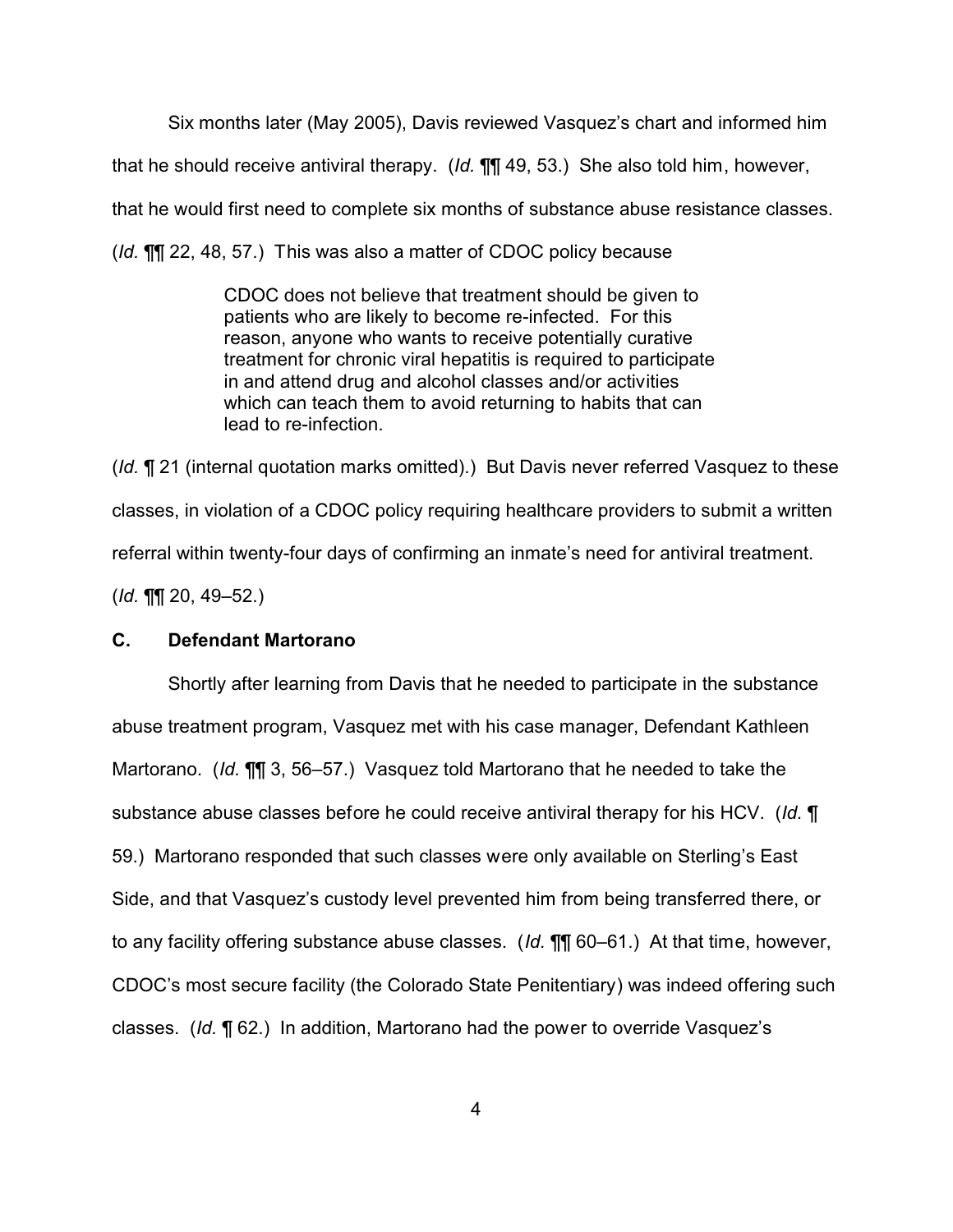custody level so he could at least be transferred to Sterling's East Side. (*Id.* ¶ 63.) Vasquez requested such an override on several occasions, but Martorano "refused each of these requests and eventually threatened to write him up if he kept asking." (*Id.*  $\P(64)$ 

### **D. Defendant Meek**

Sometime in 2005, case management responsibilities for Vasquez were transferred from Martorano to Defendant Keith Meek. (*Id.* ¶ 65.) As with Martorano, Vasquez repeatedly asked Meek for assistance in obtaining a facility transfer or security classification override so that he could take the required substance abuse classes, but Meek repeatedly refused and threatened to write him up. (*Id.* ¶¶ 66–68.)

## **E. Defendant Webster**

Sometime in 2006, responsibility for supervising Vasquez's medical care transferred from Davis to Defendant Brian Webster ("Webster"), another physician's assistant. (*Id.* ¶¶ 5, 70.) In October 2006, Webster noted Vasquez's "elevated liver function test numbers" and acknowledged Vasquez's HCV-positive status. (*Id.* ¶ 71.) In October 2007, Webster noted the same. (*Id.* ¶ 72.)

In June 2008, Webster noted that Vasquez's liver function test numbers were even higher than previously. (*Id.* ¶ 73.) Webster therefore made a note to "begin Lactulose," a medication used to treat high ammonia levels in patients with liver disease. (*Id.* ¶¶ 74–75.) Webster also added to Vasquez's chart, "Cirrhosis Liver w/o mention alcohol," and notified Vasquez that HCV was causing worsening liver function. (*Id.* ¶¶ 76–77.) Webster saw Vasquez again in December 2008, noted still-high liver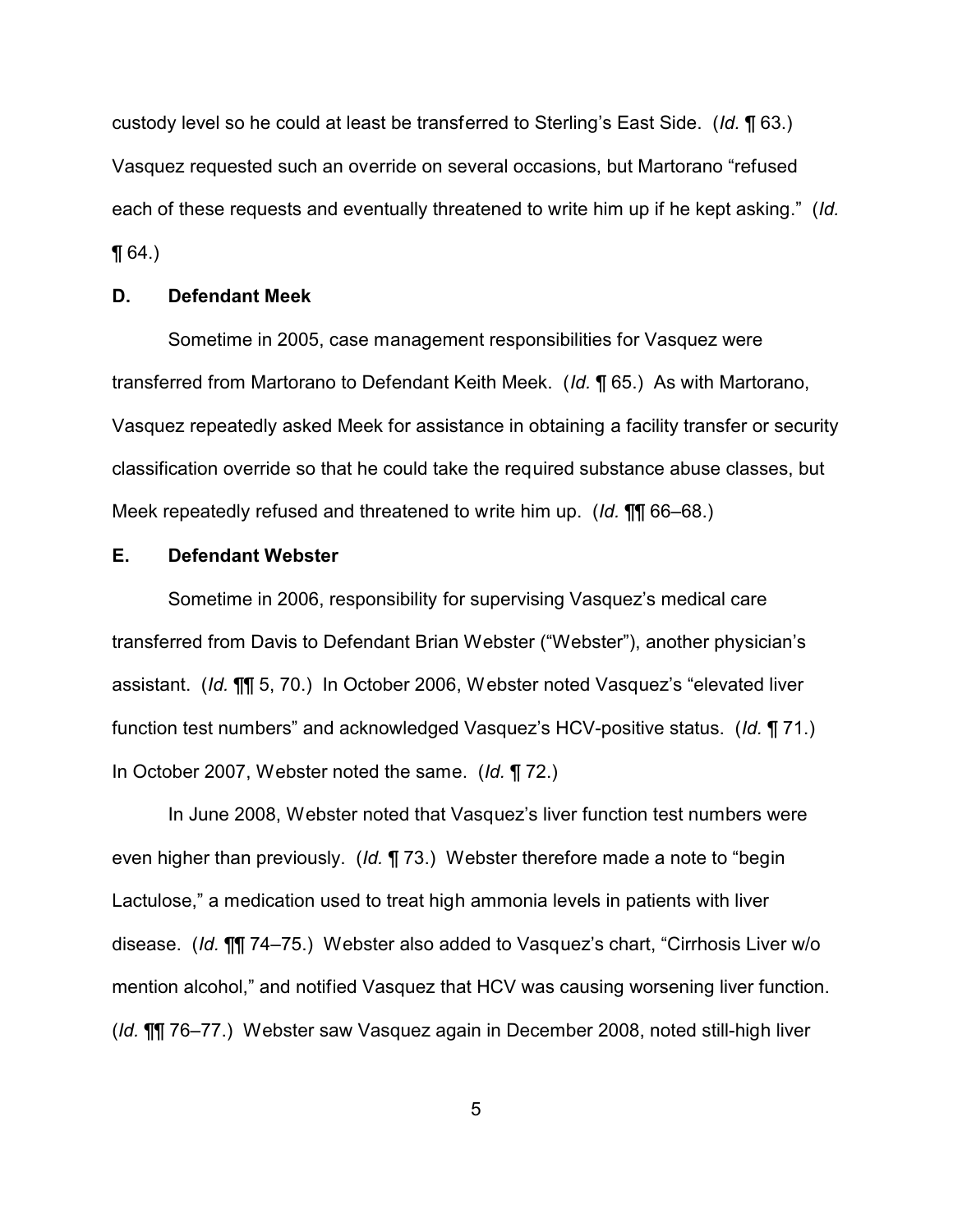function test numbers and ammonia concentration, and instructed Vasquez not to take NSAIDs. (*Id.* ¶ 79.)

Although Webster knew that Vasquez needed to complete substance abuse treatment classes before obtaining antiviral therapy, Webster never referred Vasquez to those classes. (*Id.* ¶¶ 82–83.)

## **F. Defendant Chamjock**

Defendant Gatbel Chamjock ("Chamjock"), another physician's assistant at Sterling, began working with a Vasquez in 2008. (*Id.* ¶¶ 6, 85.) In May 2009, he reviewed Vasquez's chart and noted "complain[ts] of intermittent abdominal pain," HCV, and "possible cirrhosis of the liver." (*Id.* ¶ 85.) Chamjock therefore obtained an outside consultation through which Vasquez's liver and pancreas were examined via ultrasound. (*Id.* ¶¶ 86, 88.) During a June 2009 visit, Chamjock noted Vasquez's jaundiced skin and enlarged liver. (*Id.* ¶ 87.) At that visit, Chamjock told Vasquez that the results of the ultrasound were not yet in, and Vasquez never subsequently learned what those results were. (*Id.* ¶¶ 88–89.)

Vasquez did not see Chamjock again until May 2010, where Vasquez complained of abdominal pain. (*Id.* ¶ 90.) Chamjock observed blood in Vasquez's vomit and urine, prescribed antibiotics, and asked Vasquez to return the next week for a follow-up visit. (*Id.* ¶¶ 91–92.) During that follow-up visit, Vasquez complained of "constant off and on abdominal pain." (*Id.* ¶ 93.) Chamjock responded by advising Vasquez "to stop eating spicy food and big meals late at night." (*Id.* ¶ 94.)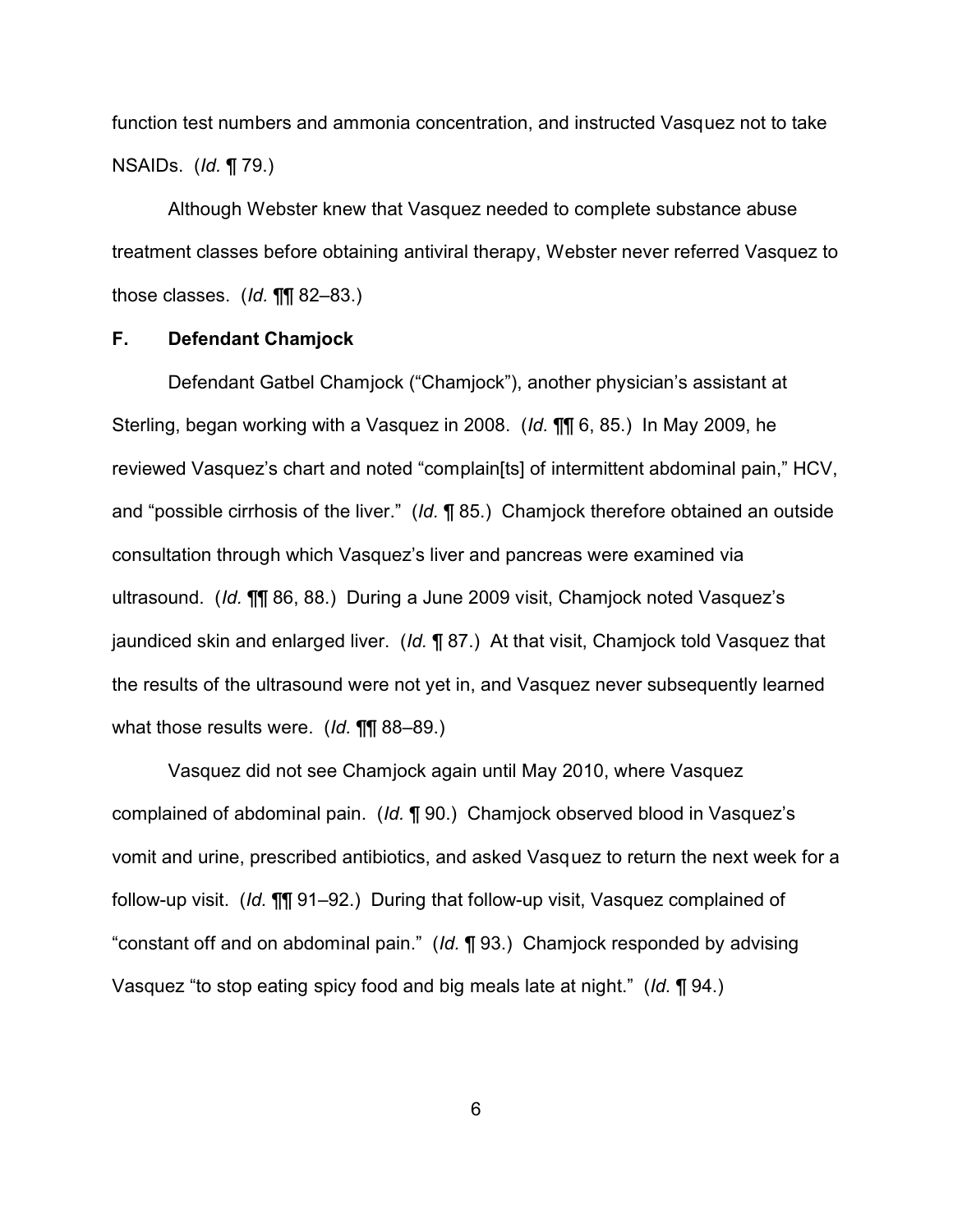Although Chamjock knew that Vasquez needed to complete substance abuse treatment classes before obtaining antiviral therapy, Chamjock never referred Vasquez to those classes. (*Id.* ¶¶ 97–99.)

## **G. Defendant Melloh**

Defendant Kathleen Melloh, a physician's assistant, saw Vasquez in January 2012<sup>2</sup> based on Vasquez's complaints of vomiting blood. (*Id.* ¶¶ 109–11.) Melloh noted Vasquez's jaundiced skin and "acknowledged his cirrhosis." (*Id.* ¶ 112.) Melloh also "acknowledged the medical necessity of antiviral drug therapy treatment" but insisted that Vasquez would first need to complete the six-month substance abuse training. (*Id.* ¶¶ 114–15.) Vasquez informed Melloh that he had completed "Right Start-Right Step, a faith-based substance abuse class," in 2008, but Melloh would not accept that. (*Id.* ¶¶ 116–17.)

After meeting with Melloh, Vasquez "submitted multiple medical kites<sup>[3]</sup> requesting to sign a contract agreeing to participate in drug and alcohol classes." (*Id.*

 $\P(118.)$ 

## **H. Defendant Fauvel**

Defendant Maurice Fauvel ("Fauvel") is another physician's assistant at Sterling. (*Id.* ¶ 8.) Fauvel examined Vasquez in February 2012 in response to his medical kites. (*Id.* ¶ 122.) Fauvel "purportedly referred" Vasquez "to his case manager to become

<sup>2</sup> No medical provider saw Vasquez in 2011. (*Id.* ¶ 103.) Vasquez argues that some unknown clinical care supervisor knew or should have known of his need for further treatment during that time, but took no action. (*Id.* ¶¶ 104–08.)

 $3$  The Court presumes that a "medical kite" is some form of written request by a prisoner.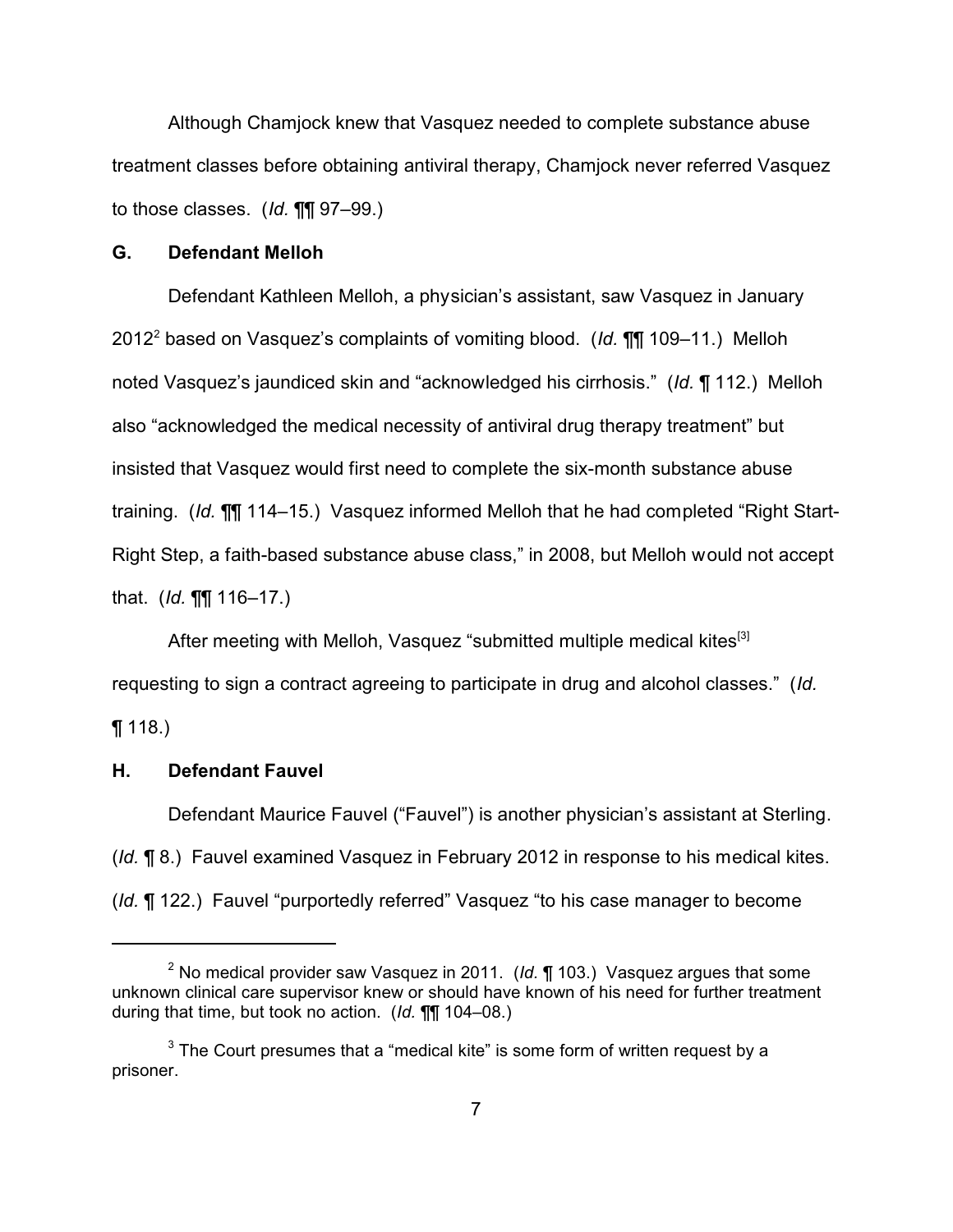enrolled" in the substance abuse program, but Fauvel never filled out the required written referral. (*Id.* ¶¶ 124–25.)

In May 2012, Fauvel noted Vasquez's conditions, including cirrhosis with liver failure and high ammonia levels. (*Id.* ¶ 129.) In August 2012, Fauvel again noted Vasquez's symptoms and the possible need for a liver biopsy. (*Id.* ¶¶ 130–31.)

Sometime while under Fauvel's care, Vasquez finally went through the substance abuse classes. (*Id.* ¶¶ 132–33.) Near the end of those classes, in October 2012, Vasquez met with a nurse, Ruth Ross (not a defendant here), and told her that he would soon complete his classes. (*Id.* ¶ 134.) Ross observed Vasquez's jaundiced face and claimed she would discuss the possible liver biopsy with Fauvel. (*Id.*)

Vasquez and Ross met again in February 2013 and Ross again noted Vasquez's request for antiviral treatment. (*Id.* ¶ 135.) Ross therefore sent a handwritten note to "[Sterling] mental health" stating that Vasquez should have a liver biopsy, but Fauvel never scheduled a biopsy. (*Id.* ¶¶ 136–37.)

Also in February 2013, Vasquez "began experiencing stomach pain and pain on the right side of his torso around his liver," for which he submitted another kite. (*Id.* ¶¶ 138–39.) Over the next two months, Sterling personnel repeatedly scheduled and then canceled medical appointments, during which time his pain was increasing. (*Id.* ¶¶ 140–42.) Eventually Vasquez submitted a grievance against Fauvel. (*Id.* ¶ 150.) Part of Fauvel's response states: "HepC was diagnosed long ago and treatment consideration is a long and [tortuous] process. I cannot speak to why this was not treated in the past." (*Id.* (emphasis removed).)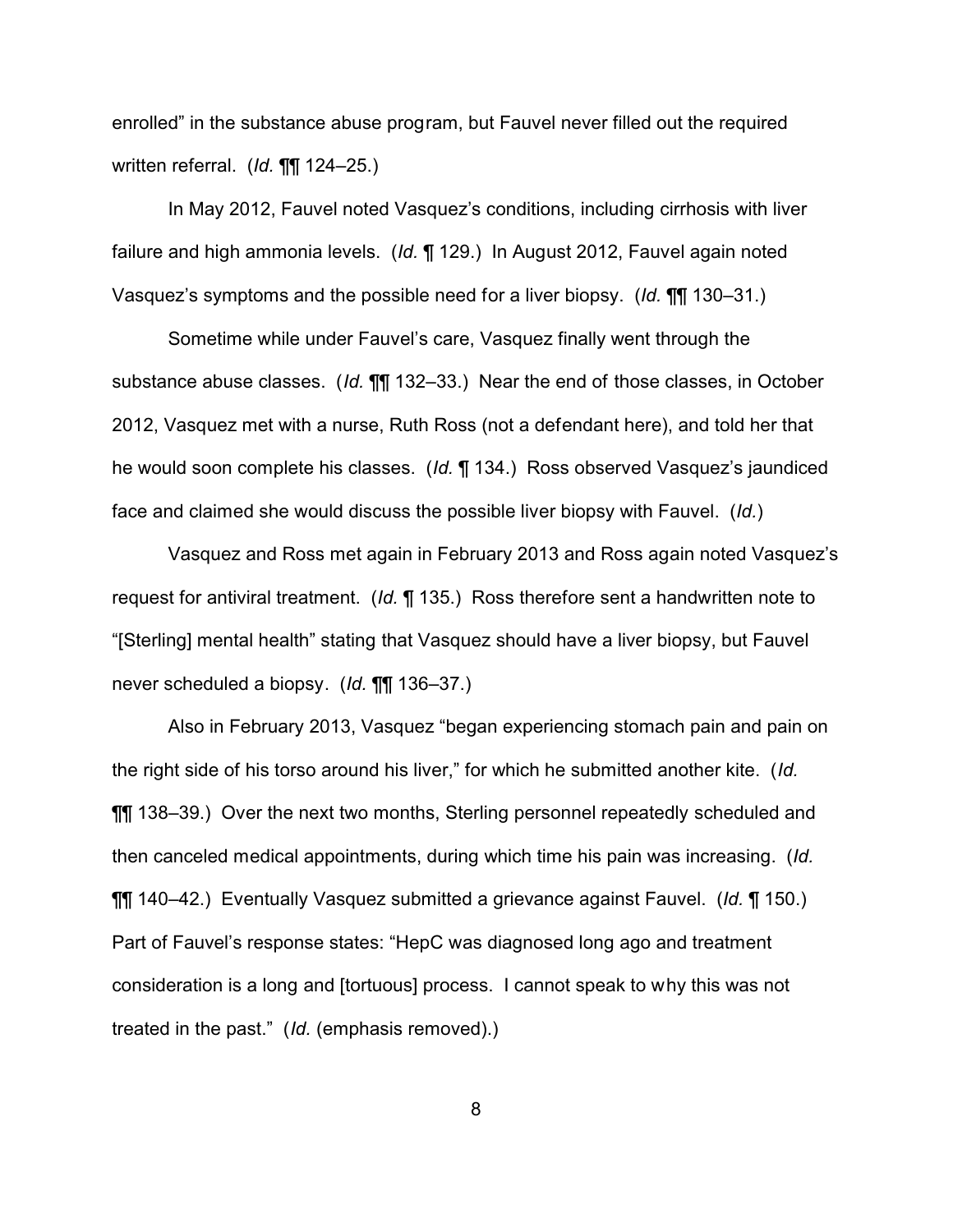## **I. Vasquez's Ultimate Diagnosis**

On May 3, 2013, Vasquez "began vomiting copious amounts of blood and experiencing excruciating abdominal pain." (*Id.* ¶ 152.) He was emergency evacuated to Denver Health and received emergency surgery to correct the acute problems. (*Id.* ¶¶ 152–53.) The doctors at Denver Health diagnosed Vasquez with advanced-stage cirrhosis of the liver such that antiviral drug therapy was no longer a possibility. (*Id.* ¶¶ 157–58.) Rather, "the only treatment that could save his life would be a liver transplant." (*Id.* ¶ 159.) In December 2013, furthermore, Vasquez was diagnosed with a form of myeloma likely caused by hypersplenism (*i.e.*, an overactive spleen), itself likely caused by his cirrhosis. (*Id.* ¶ 173.) "CDOC is apparently still considering providing Mr. Vasquez with some form of treatment." (*Id.* ¶ 176.)

## **III. ANALYSIS**

### **A. Statute of Limitations**

All Defendants except Fauvel claim that the relevant statute of limitations expired before Vasquez filed this lawsuit. The Court disagrees.

Because Congress did not enact a statute of limitations for § 1983 claims, Colorado law supplies the limitations period. *See Burnett v. Grattan*, 468 U.S. 42, 47–49 (1984). Colorado law provides a two-year statute of limitation for "[a]ll actions upon liability created by a federal statute where no period of limitation is provided in said federal statute." Colo. Rev. Stat. § 13-80-102(1)(g).

Despite reliance on the Colorado statute, "federal law controls issues related to when federal causes of action accrue." *Alexander v. Oklahoma*, 382 F.3d 1206, 1215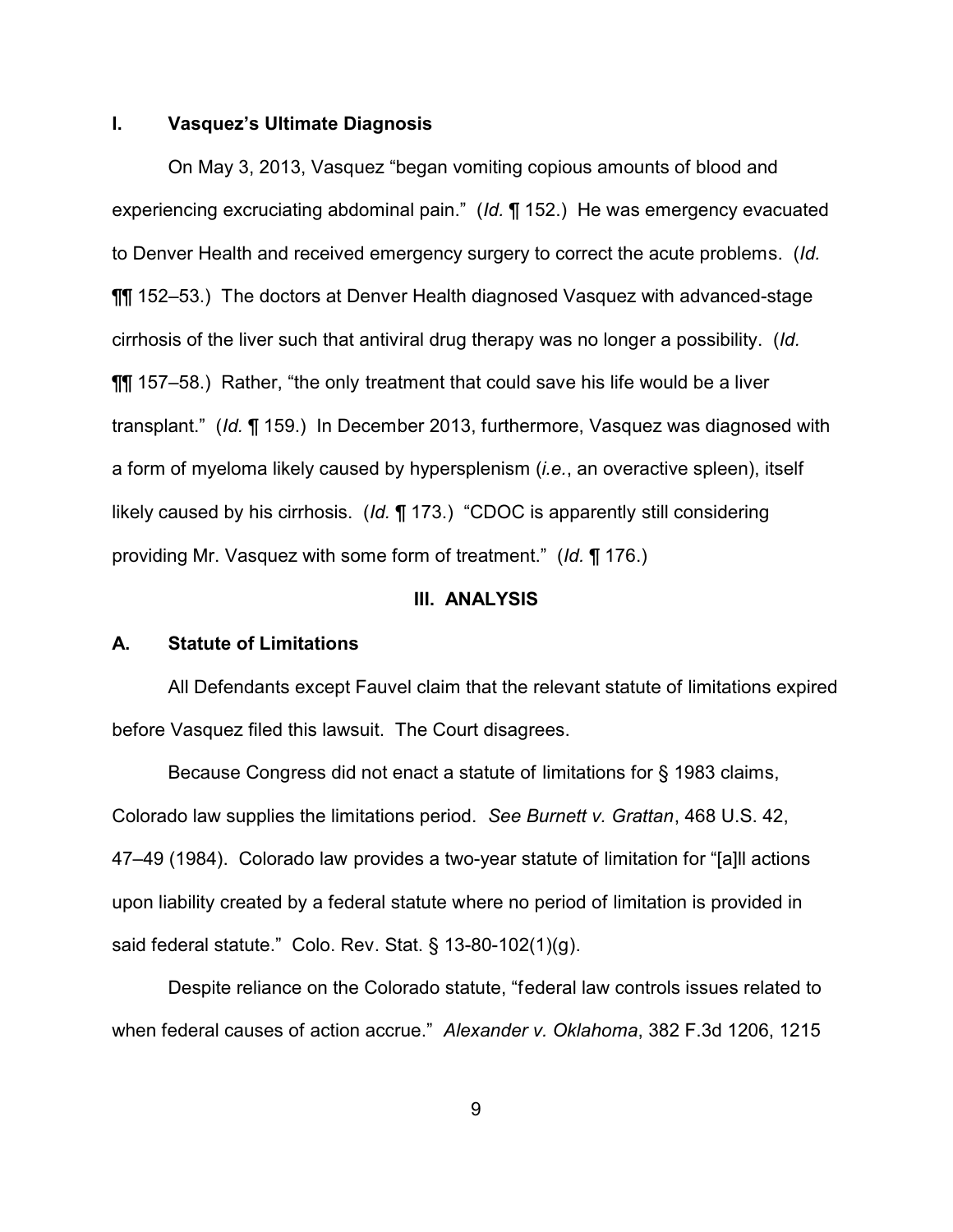(10th Cir. 2004). Generally, federal claims accrue "when the plaintiff knows or has reason to know of the existence and cause of the injury which is the basis of his action." *Id.* (internal quotation marks omitted).

Defendants argue that Vasquez knew of his injury and the cause as early as 2005, when he became eligible for the substance abuse program but no one would authorize it for him. (ECF No. 57 at 4–5; ECF No. 58 at 4.) Defendant Chamjock more particularly argues that, according to Vasquez's allegations, Vasquez knew of his worsening symptoms and Chamjock's failure to refer him to the substance abuse program no later than May 2010. (ECF No. 58 at 4.) Vasquez did not file this lawsuit until May 2014 (ECF No. 1), which is obviously more than two years after 2005 or 2010. Vasquez responds that his injury did not accrue until May 2013, when he was admitted to Denver Health and learned that his HCV had become incurable and that he would likely die without a liver transplant. (ECF No. 75 at 5–13.)

In these circumstances, Vasquez has the better argument. Vasquez's claim rests not just on his current dire medical condition, but on the alleged delay in receiving medical care that may have prevented his condition from progressing this far. "[A] delay in medical care only constitutes an Eighth Amendment violation where the plaintiff can show that the delay resulted in substantial harm. We have held that the substantial harm requirement may be satisfied by lifelong handicap, permanent loss, or considerable pain." *Garrett v. Stratman*, 254 F.3d 946, 950 (10th Cir. 2001) (citation and internal quotation marks omitted).

The Tenth Circuit has observed in an unpublished disposition that HCV is usually a slowly progressing disease. *Whitington v. Moschetti*, 423 F. App'x 767, 773 (10th Cir.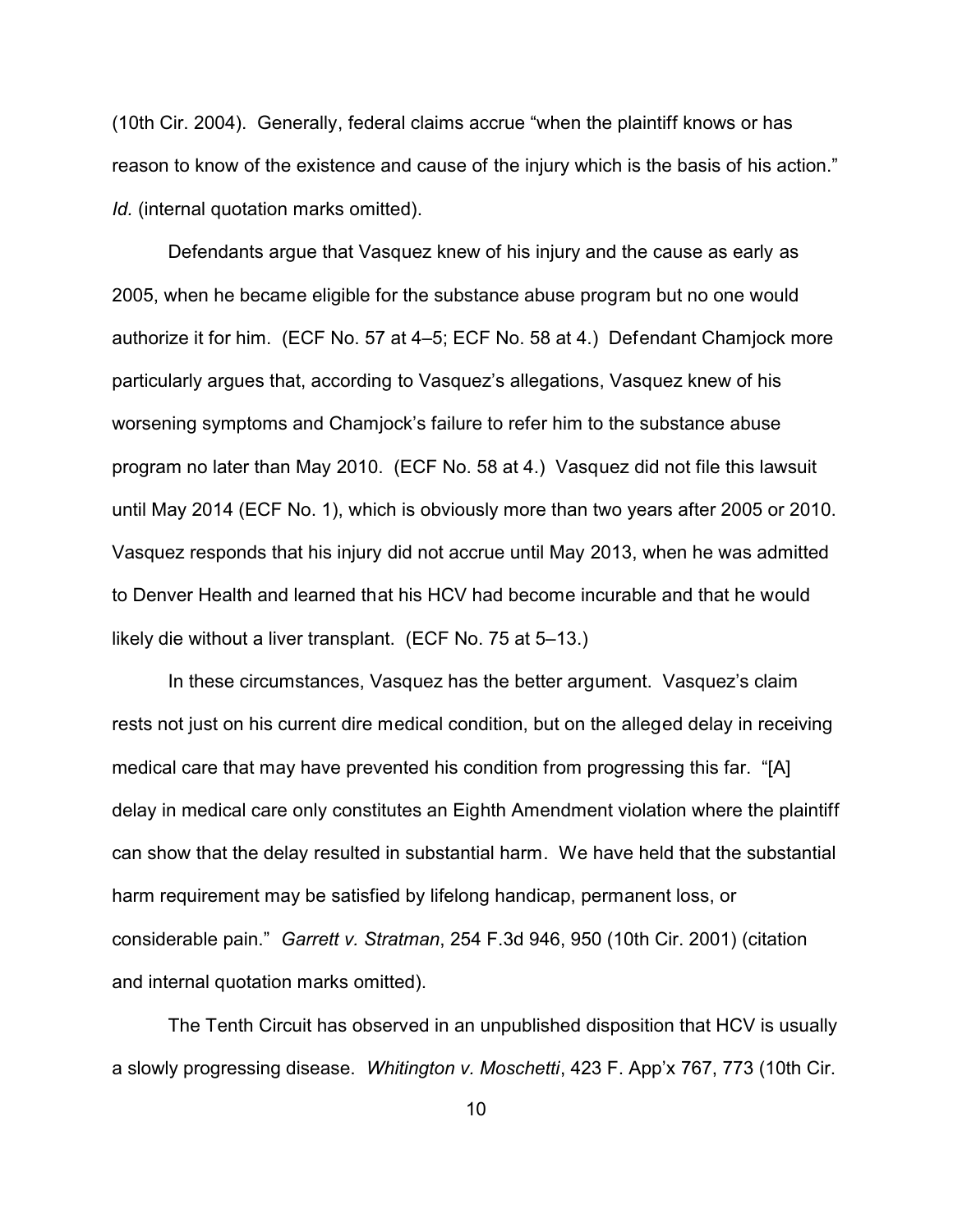2011). Thus, delay in receiving treatment, including delay occasioned by CDOC's sixmonth substance abuse training requirement, does not qualify as "substantial harm" absent something more, such as end-stage liver disease. *Id.* Relying on *Whitington*, a recent unpublished disposition from this District held that a prisoner failed to allege substantial harm based on delay in receiving HCV treatment: "Because HCV is slowly progressive, the CDOC's requirement that patients complete drug and alcohol classes prior to antiviral treatment should not be expected to contribute to significant progression of liver disease prior to initiation of treatment." *Wright v. Hodge*, 2015 WL 1408753, at \*6 (D. Colo. Mar. 25, 2015).

Given these decisions, Vasquez argues that he would have been thrown out of court had he filed as early as Defendants claim he should have filed. But if the statute of limitations nonetheless accrued when Defendants say it did, he "would face the impossible predicament of being unable to file within the supposed statute of limitations for not actually having a claim, but also unable to file when he does have a claim because the statute of limitations has run." (ECF No. 75 at 9–10.)

Defendants offer no response to this eminently reasonable point other than to observe that *Whitington* and *Wright* addressed the elements of Eighth Amendment liability, not accrual of a claim. (ECF No. 77 at 3; ECF No. 78 at 2.) Defendants' observation is correct but immaterial. "A civil rights action accrues when *facts that would support a cause of action* are or should be apparent." *Alexander*, 382 F.3d at 1215 (internal quotation marks and alterations omitted; emphasis added). If lifelong handicap, permanent loss, or considerable pain is an element of a delay-in-care cause of action, then a prisoner's delay-in-care claim is not ripe until such handicap, loss, or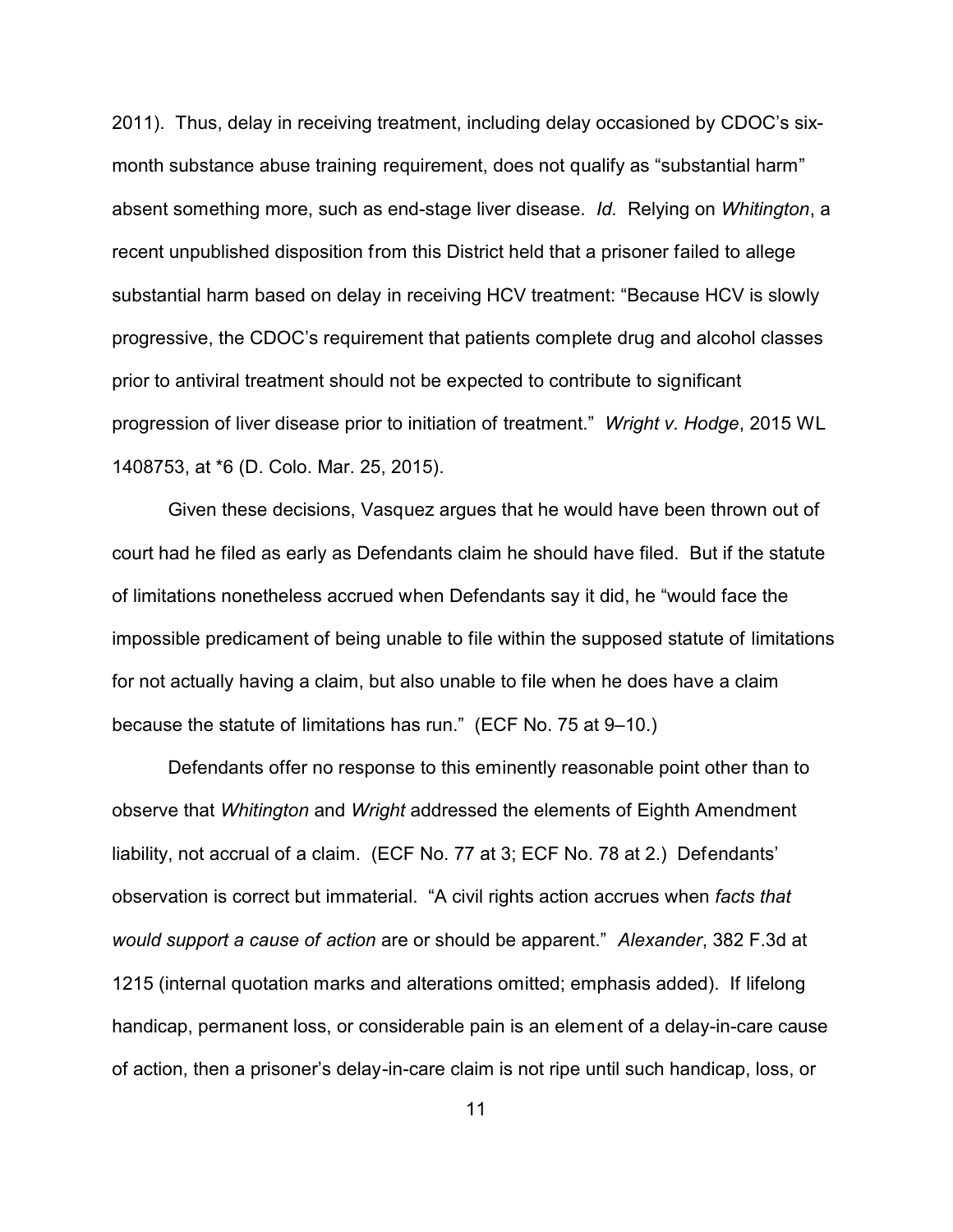pain occurs. And if the claim is not ripe, it is impossible to see how the statute of limitations could be running on it.

*Whitington* and *Wright*, although not precedential, are persuasive authority that delay in treating HCV, without more, does not rise to an Eighth Amendment violation. Defendants do not argue otherwise. Accordingly, Vasquez's cause of action did not accrue until he acquired a lifelong handicap, suffered a permanent loss, or experienced considerable pain. *Garrett*, 254 F.3d at 950. Vasquez learned of his "lifelong handicap" or "permanent loss" in May 2013, and had no reason to know that he had acquired such a condition any earlier than that. Moreover, although Vasquez alleges incidents of pain as early as 2009 (*see* ECF No. 55 ¶¶ 85, 93, 109), no Defendant argues that any particular incident constitutes the "considerable pain" necessary for a delay-in-care claim. The Court therefore finds that Vasquez's complaint does not demonstrate a failure to file within the statute of limitations. Defendants' motions are denied in this regard.

### **B. Failure to State a Claim**

Defendants Chamjock, Fauvel, Melloh, and Webster argue that Vasquez has failed to state an Eighth Amendment claim against them. (ECF Nos. 57 at 5–9; ECF No. 58 at 4–7; ECF No. 84 at  $2-5.$ )<sup>4</sup>

<sup>4</sup> Defendants Davis, Meek, and Raemisch say they join Fauvel's motion in full (*see* ECF No. 80 at 1; ECF No. 88 at 1), but Fauvel's failure-to-state-a-claim arguments are specific to the allegations Vasquez makes against him. These arguments do not apply to Davis, Meek, and Raemisch. Accordingly, Davis, Meek, and Raemisch have not moved to dismiss for failure to state a claim. Nor has Martorano. She and Fauvel filed a joint motion to dismiss, but the failure-to-state-a-claim section addresses Fauvel only. (*See* ECF No. 57 at 5–8.)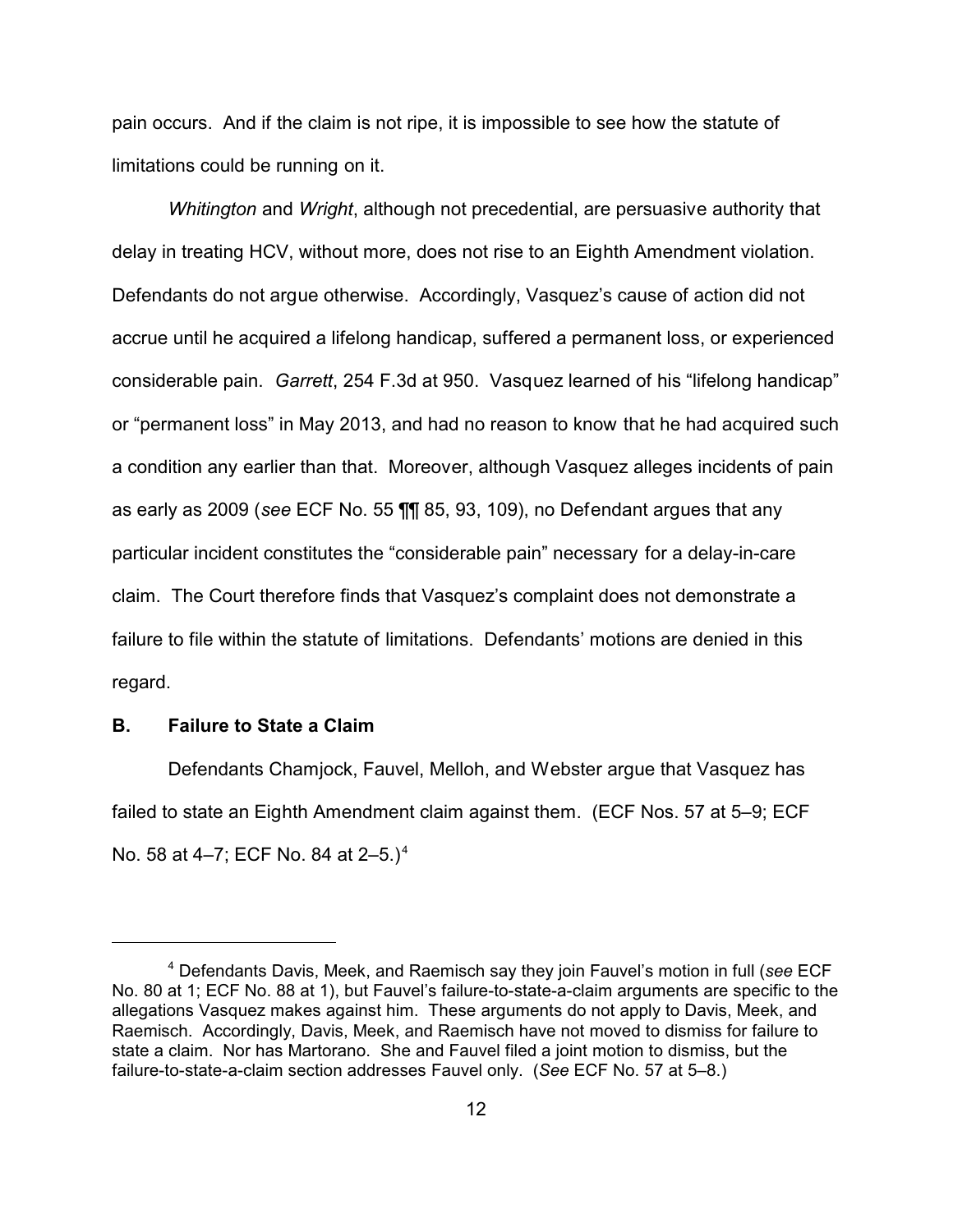The Eighth Amendment protects against the infliction of "cruel and unusual punishments." U.S. Const. amend. VIII. The Eighth Amendment's prohibition against cruel and unusual punishments encompasses deliberate indifference by prison officials to a prisoner's serious medical needs. *Howard v. Waide*, 534 F.3d 1227, 1235 (10th Cir. 2008). Prison staff members (*e.g.*, guards, medical personnel) can in some circumstances demonstrate deliberate indifference if they control access to those who can treat the inmate's condition and they delay or refuse to grant such access. *See Estelle v. Gamble*, 429 U.S. 97, 104–05 (1976); *Mata v. Saiz*, 427 F.3d 745, 751 (10th Cir. 2005); *Sealock v. Colorado*, 218 F.3d 1205, 1211 (10th Cir. 2000).

### 1. Objective Component

"Deliberate indifference" involves "a two-pronged inquiry, comprised of an objective component and a subjective component." *Self v. Crum*, 439 F.3d 1227, 1230 (10th Cir. 2006). The objective component requires a "sufficiently serious" medical need, meaning "one that has been diagnosed by a physician as mandating treatment or one that is so obvious that even a lay person would easily recognize the necessity for a doctor's attention." *Sealock*, 218 F.3d at 1209 (internal quotation marks omitted).

No Defendant actually argues against the objective component here. Defendants instead assume *arguendo* that it has been satisfied and move on to the subjective component. (ECF No. 57 at 7; ECF No. 58 at 6; ECF No. 84 at 4–5.) This is somewhat surprising given that Vasquez gifted Defendants an argument. Specifically, although the *Whitington* and *Wright* cases save Vasquez's claim from foundering on the statute of limitations, they do so through their respective holdings that untreated HCV,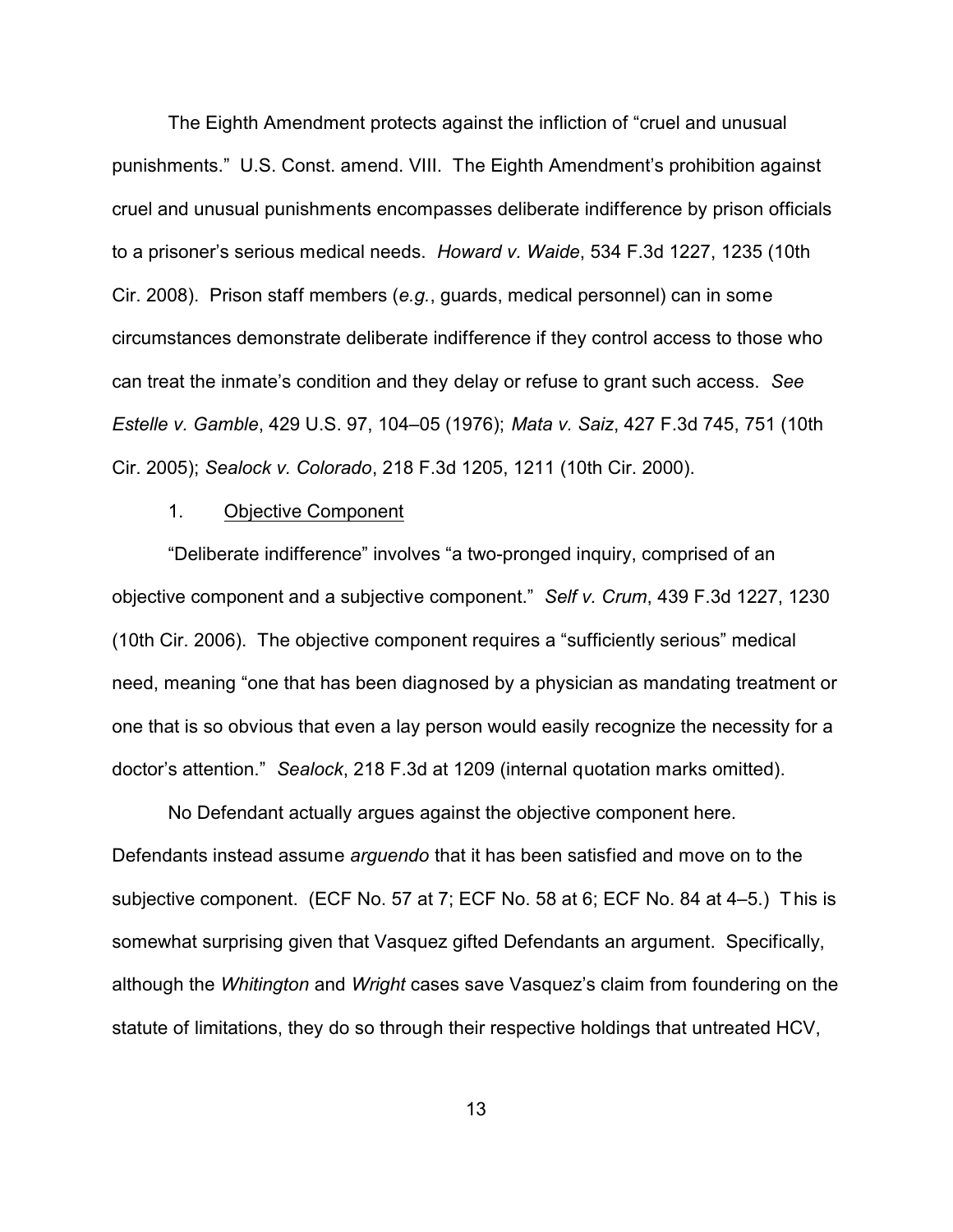without more, does not satisfy the objective component. *See Whitington*, 423 F. App'x at 773; *Wright*, 2015 WL 1408753, at \*5–6.

Given this, it would seem that at least some of the Defendants (particularly those who worked with Vasquez in the early stages of his disease) might merit dismissal. But, absent briefing from the parties on the question, the Court will not so hold. The Court will therefore move on to Defendants' arguments regarding the subjective component.

### 2. Subjective Component

The subjective prong examines the state of mind of the defendant, asking whether "the official knows of and disregards an excessive risk to inmate health or safety; the official must both be aware of facts from which the inference could be drawn that a substantial risk of serious harm exists, and he must also draw the inference." *Farmer v. Brennan*, 511 U.S. 825, 837 (1994). This is a high standard. "[N]egligent failure to provide adequate medical care, even one constituting medical malpractice, does not give rise to a constitutional violation." *Perkins v. Kan. Dep't of Corrs.*, 165 F.3d 803, 811 (10th Cir. 1999).

#### a. *Fauvel*

As described in Part II.H, above, Vasquez alleges that Fauvel, in 2012 and 2013, became aware of Vasquez's condition and noted disturbing lab results, but Fauvel failed to follow up with a liver biopsy despite considering it, failed to submit the appropriate referral so that Vasquez could attend substance abuse classes, and potentially ignored several requests from Vasquez to be seen as his symptoms worsened. Fauvel argues that these allegations do not rise above simple negligence. (ECF No. 57 at 7–8.) To the contrary, at least at the pleading stage, they create a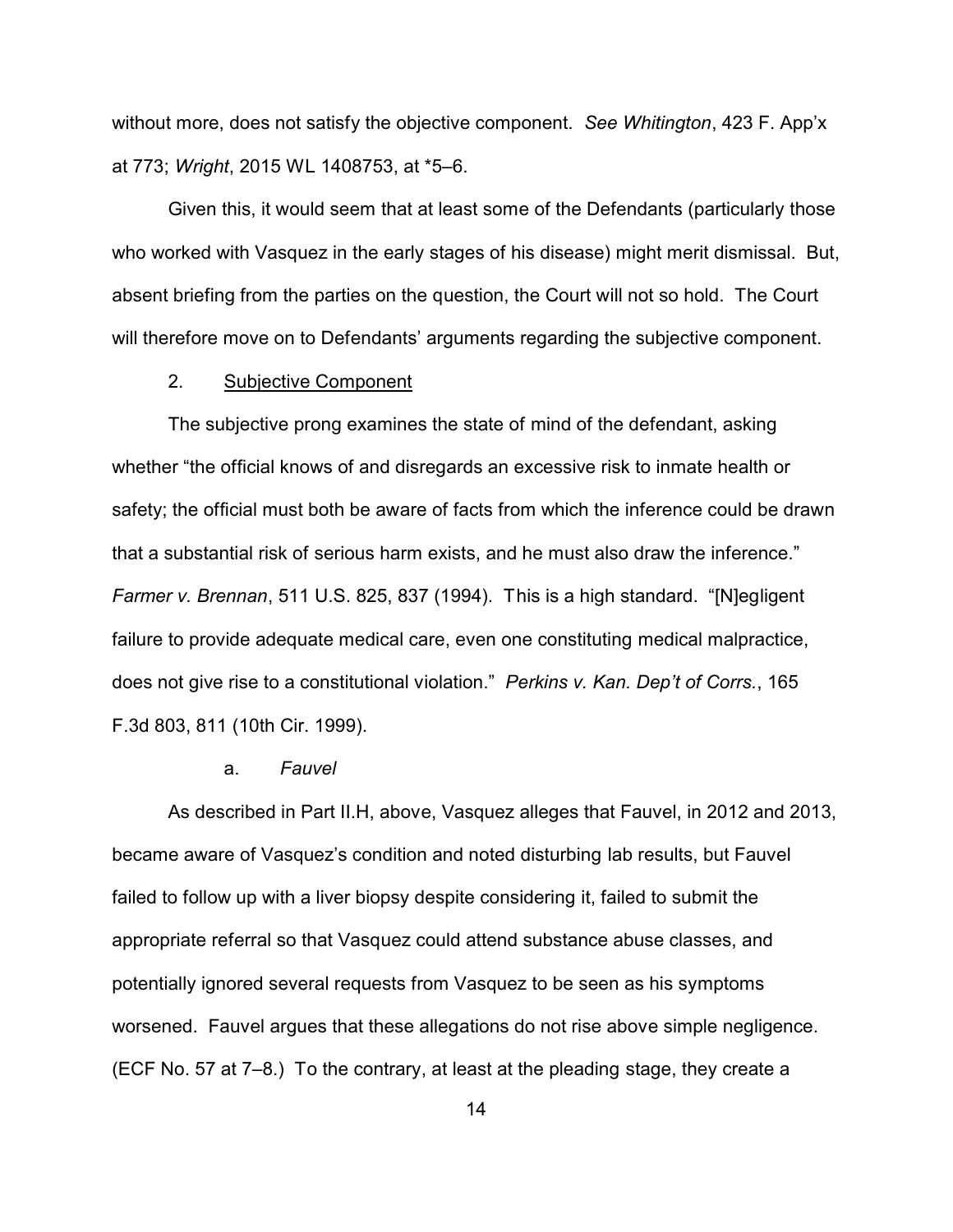plausible inference that Fauvel knew what was likely happening to Vasquez's liver but he simply did not care. That is enough to show deliberate indifference. Vasquez has adequately pleaded a claim against Fauvel.

#### b. *Chamjock*

As described in Part II.F, above, Vasquez alleges that Chamjock, from 2008 to 2010, became aware of Vasquez's worsening symptoms (including enlarged liver, bloody vomit and urine, and complaints of frequent abdominal pain), but failed to follow up on a diagnostic ultrasound, failed to authorize Vasquez for substance abuse classes, and simply advised Vasquez to stop eating spicy food and large meals late at night. Like Fauvel, Chamjock claims that the allegations against himself do not suggest anything more than mere negligence. (ECF No. 58 at 7.) But, as with Fauvel, the Court disagrees. As pleaded, Vasquez's allegations create a plausible inference that Chamjock knew of the seriousness of Vasquez's condition but chose not to treat it seriously. Vasquez has adequately pleaded a claim against Chamjock.

#### c. *Webster*

As described in Part II.E, above, Vasquez alleges that Webster, from 2006 to 2008, observed Vasquez's continually increasing liver function test and ammonia concentration numbers, at least suspected cirrhosis of the liver, informed Vasquez that his HCV was indeed affecting the liver, and recommended medication to control Vasquez's ammonia levels, but failed to authorize Vasquez for the substance abuse classes that stood in his way to obtaining antiviral therapy. Webster appears to argue that his continuing care shows the opposite of deliberate indifference, and he was at best negligent in failing to authorize Vasquez for substance abuse classes. (ECF No.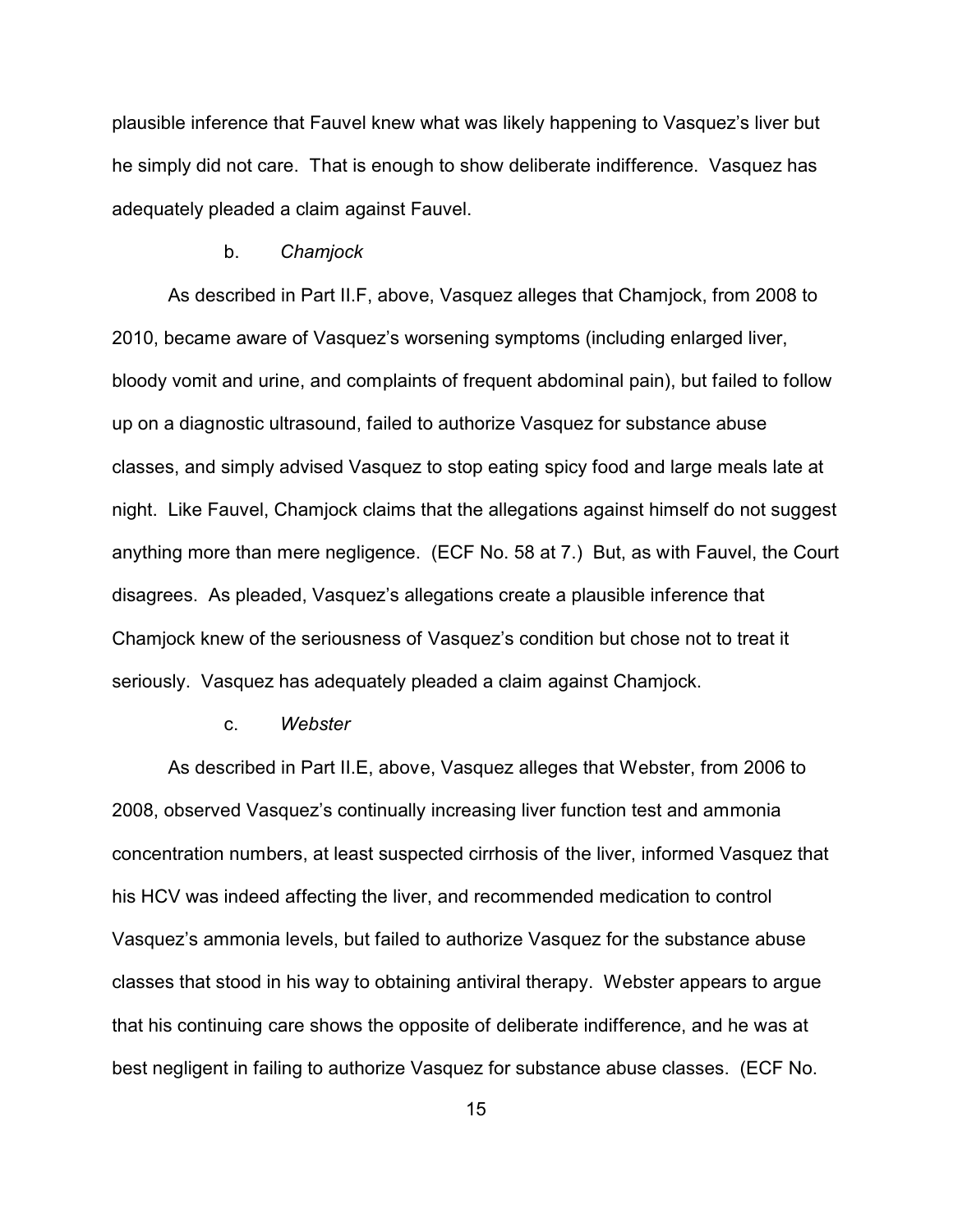84 at 3–4.) The Court again disagrees. Vasquez's allegations create a plausible inference that Webster gained a longitudinal picture of Vasquez's health and thereby understood that his symptoms were worsening, but took no serious effort to help him obtain the treatment that would prevent the problems Vasquez eventually faced. Vasquez has adequately pleaded a claim against Webster.

## d. *Melloh*

As described in Part II.G, above, Vasquez alleges that Melloh, in 2012, knew Vasquez had been vomiting blood, knew he was suffering from cirrhosis, and knew that he needed antiviral therapy, but nonetheless insisted that he first go through substance abuse classes and refused to accept a different organization's program in lieu of CDOC's requirement. Melloh argues that her treatment of Vasquez shows the opposite of deliberate indifference (ECF No. 84 at 4–5), but the Court finds that Vasquez has raised a plausible inference that Melloh knew of the serious and advanced nature of Vasquez's condition but refused to prescribe the appropriate treatment. Vasquez has adequately pleaded a claim against Melloh.

## **C. Qualified Immunity**

All Defendants except Chamjock argue that they are entitled to qualified immunity. (ECF No. 57 at 8–9; ECF No. 80 at 1; ECF No. 84 at 5–6; ECF No. 88 at 1.) "Qualified immunity shields federal and state officials from money damages unless a plaintiff pleads facts showing (1) that the official violated a statutory or constitutional right, and (2) that the right was clearly established at the time of the challenged conduct." *Ashcroft v. al-Kidd*, 131 S. Ct. 2074, 2080 (2011) (internal quotation marks omitted). Defendants attack both of these elements.